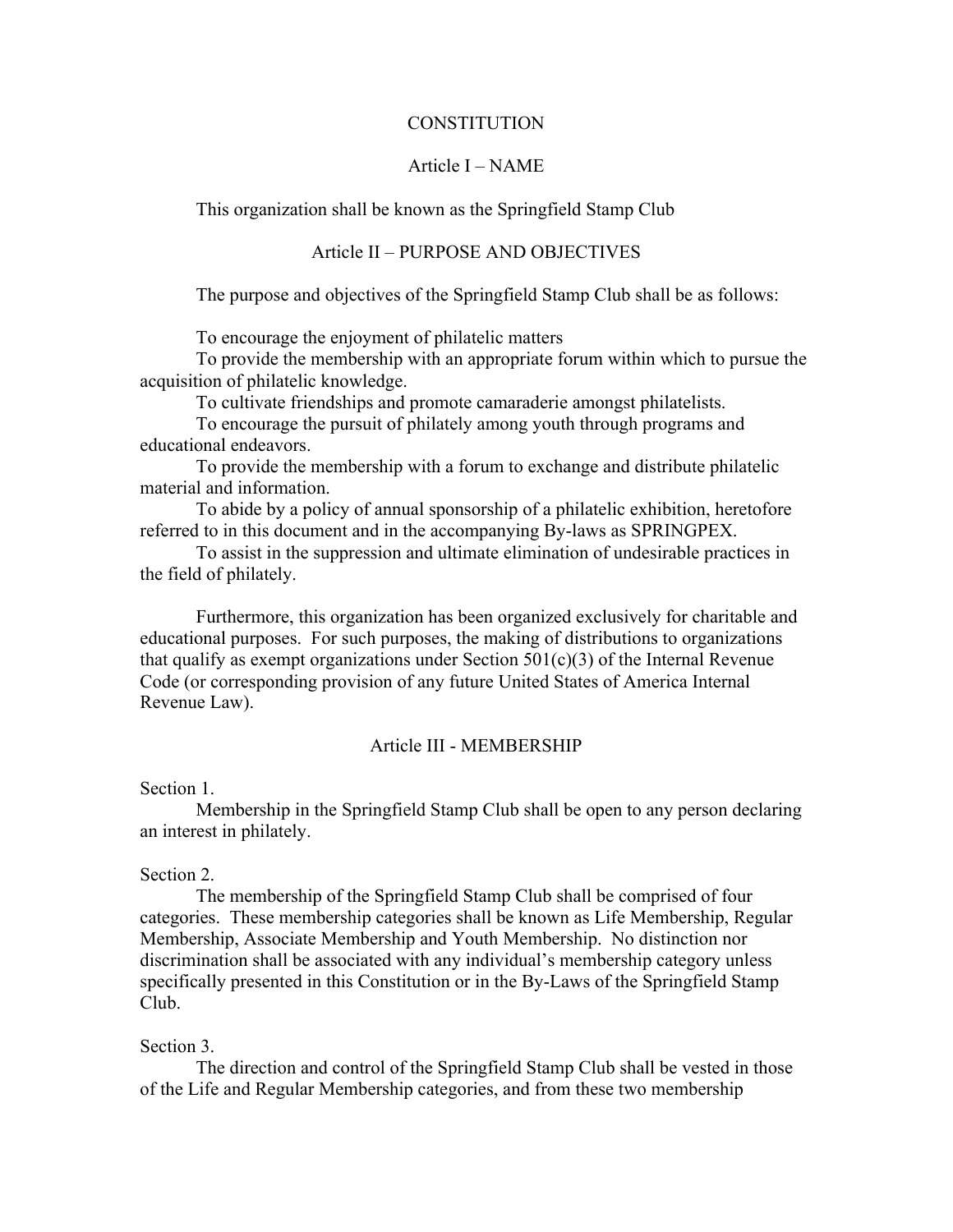categories, exclusively, shall all Officers be elected. In this regard, and all other actions brought before the membership, Associate Members and Youth Members shall not enjoy voting privileges.

## Section 4.

Any member who applied for membership and/or became a member of the Springfield Stamp Club prior to January 1, 1969 shall be accorded the honorary distinction of being known as a Charter Member of the Springfield Stamp Club.

### Section 5.

The specific procedures for application for membership in the Springfield Stamp Club shall be included amongst the By-Laws of the Springfield Stamp Club.

# Article IV – OFFICERS

# Section 1.

The elected officers of the Springfield Stamp Club shall be President, Vice President, Secretary and Treasurer. These Officers, plus the Immediate Past President shall constitute the Governing Board of the Springfield Stamp Club.

The duties and responsibilities of the individual Officers shall be outlined in the By-Laws of the Springfield Stamp Club.

The Governing Board shall have full authority to act on behalf of the Springfield Stamp Club upon all matters which may, from time to time, require immediate attention thus precluding the advice and consent of the assembled Membership during a regularly scheduled meeting. However, those actions taken shall be reported to the Membership at the next regularly scheduled meeting of the Membership, and recorded in the minutes of that meeting.

## Section 2.

The President shall preside at all meetings. In the absence of the President, the duties presiding over any regularly scheduled meeting shall be fulfilled by the first officer present in the order listed in Article IV, Section 1.

## Article V – DUES

Section 1.

The revenues of the Springfield Stamp Club shall be derived from the Annual Membership Dues, Contributions and Fees received of the members and from Exhibitions sponsored by the Springfield Stamp Club.

#### Section 2.

The schedule of Annual Membership Dues shall be, from time to time, recommended by the Governing Board and voted upon by the Membership during a regularly scheduled meeting.

## Section 3.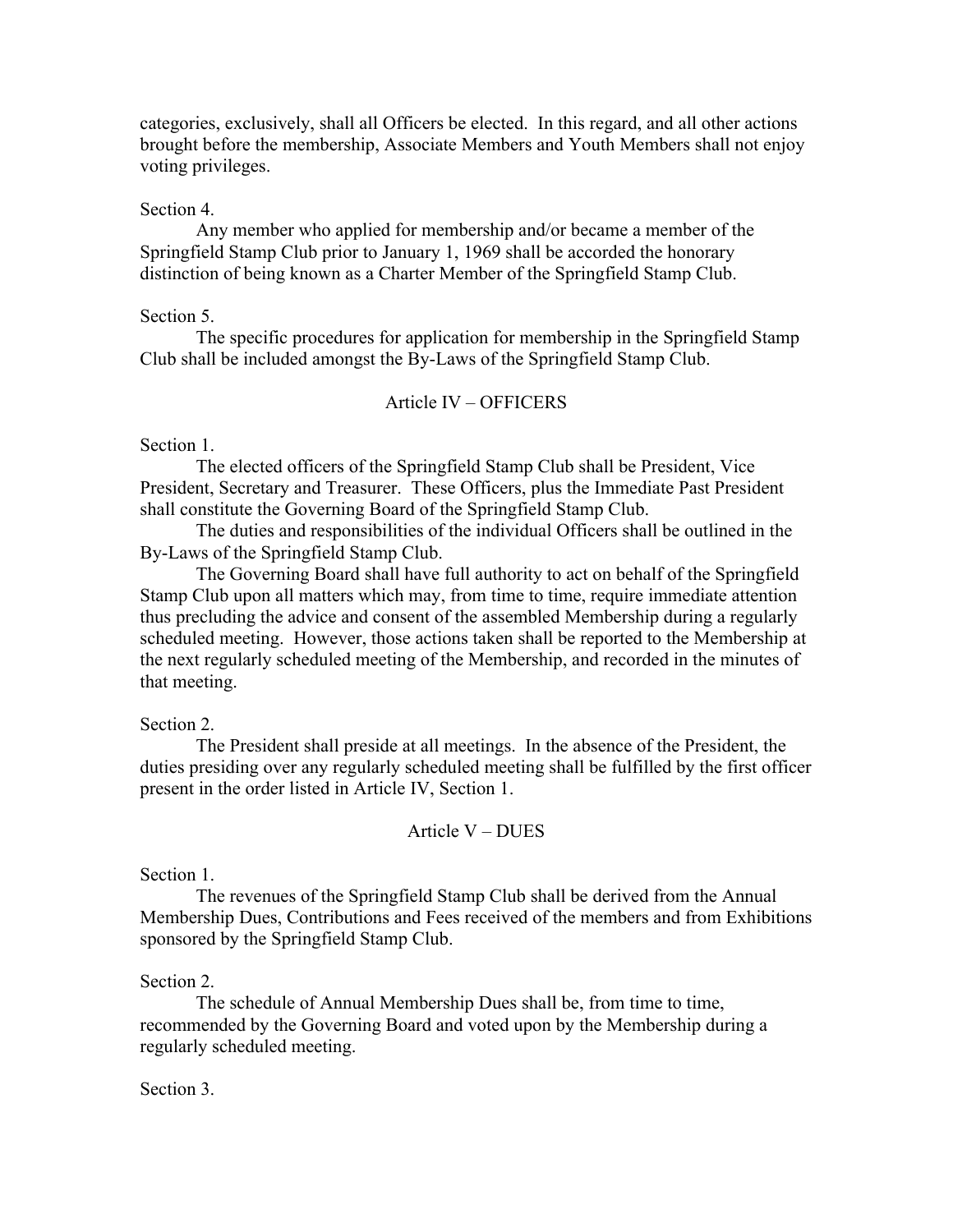Annual Membership Dues shall be prorated on a semi-annual basis and renewable at the beginning of each calendar year. Failure to remit Annual Membership Dues within an allotted three-month grace period shall result in the cancellation of membership in the Springfield Stamp Club. Once cancelled, membership status may be regained through compliance with the membership procedures as outlined in the By-Laws of the Springfield Stamp Club.

## Article VI - DISSOLUTION

### Section 1.

No part of the net earnings of this organization shall inure to the benefit of, or be distributable to its members, trustees, officers, or other private persons, except that the Springfield Stamp Club shall be empowered to pay reasonable compensation for services rendered and to make payments and distributions in furtherance of the purposes set forth in Article II hereof. No substantial part of the activities of this organization shall be the carrying on of propaganda, or otherwise attempting to influence legislation, and this organization shall not participate in, or intervene in (including the publishing or distribution of statements) any political campaign on behalf of any candidate for public office. Notwithstanding any other provision of these articles, this organization shall not carry on any other activities not permitted to be carried on (a) by a corporation/ organization exempt from Federal income tax under Section 501(c)(3) of the Internal Revenue Code of 1954 (or the corresponding provision of any future United States of America Internal Revenue Law) or (b) by a corporation/organization, contributions to which are deductible under Section 170(c)(2) of the Internal Revenue Code of 1954 (or the corresponding provision of any future United States of America Internal Revenue Law).

### Section 2.

Upon the dissolution of this organization, the Governing Board shall, after paying or making provision for the payment of all of the liabilities of the organization, dispose of all of the assets of the organization exclusively for the purposes of the organization in such manner, or to such organization or organizations organized and operated exclusively for charitable and educational purposes as at the time shall qualify as an exempt organization or organizations under Section 501(c)(3) of the Internal Revenue Code of 1954 (or the corresponding provision of any future United States of America Internal Revenue Law), as the Governing Board shall determine. Any such assets not so disposed of shall be disposed of by the order of the Circuit Court of the county in which the principal offices of the organization is then located, exclusively for such purposes or to such organization or organizations, as said Court shall determine, which are organized and operated exclusively for such purposes.

## Article VII – AMENDMENTS

### Section 1.

This Constitution, and the accompanying By-Laws of the Springfield Stamp Club may be altered or amended provided that such alteration or amendment be presented in